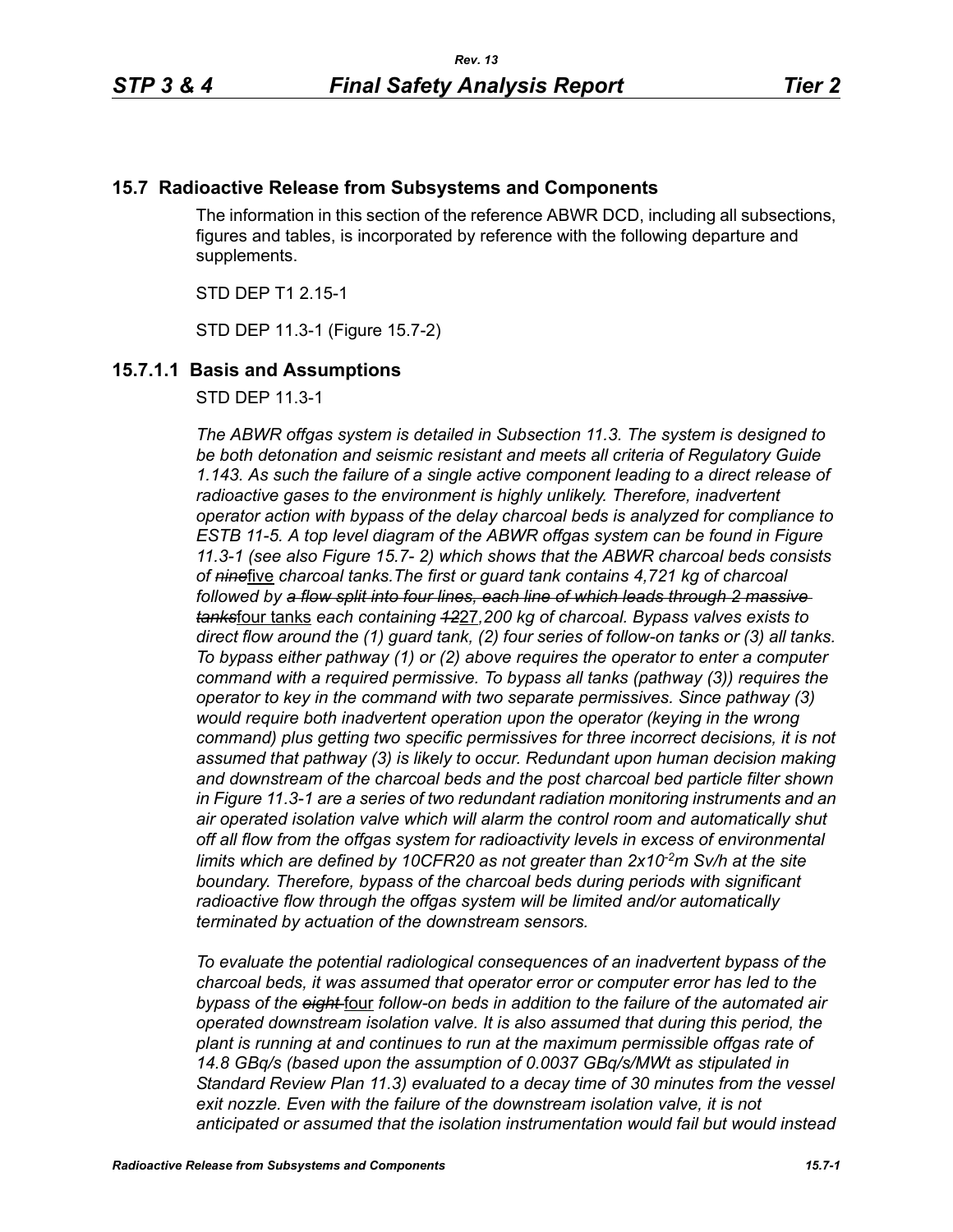*alarm the control room with a high radiation alarm causing the operator to manually isolate the offgas system (i.e., close suction valves) within 30 minutes of the alarm. Therefore, this analysis differs from the branch technical position on the following points:*

- *(1) Flow is through a single 4,721 kg charcoal tank with an evaluated hold up*   $time$  given by NUREG-0016, equation 1.5.1.6 using  $K_d$ 's for Kr and Xe from *NUREG-0016.*
- *(2)* An isolation valve prevents flow through the *There is no motive force to remove any significant inventory from the eight follow-on charcoal tanks while in bypass and therefore no activity from these tanks is included in the final release calculations.*

### **15.7.3.1 Identification of Cause and Frequency Classification**

STD DEP T1 2.15-1

*The ABWR Radwaste Building is a Seismic Category I structure designed to withstand all credible seismic events* in accordance with the requirements of Regulatory Guide 1.143. *In addition, all compartments containing liquid radwastes are steel-lined up to a height capable of containing the release of all the liquid radwastes into the compartment. Because of these design capabilities, it is considered remote that any major accident involving the release of liquid radwastes into these volumes would result in the release of these liquids to the environment via the liquid pathway. Releases as a result of major cracks would instead result in the release of the liquid radwastes to the compartment and then to the building sump system for containment in other tanks or emergency tanks. A complete description of the Liquid Radwaste System is found Section 11.2, except for the tank inventories, which are found in Section 12.2.*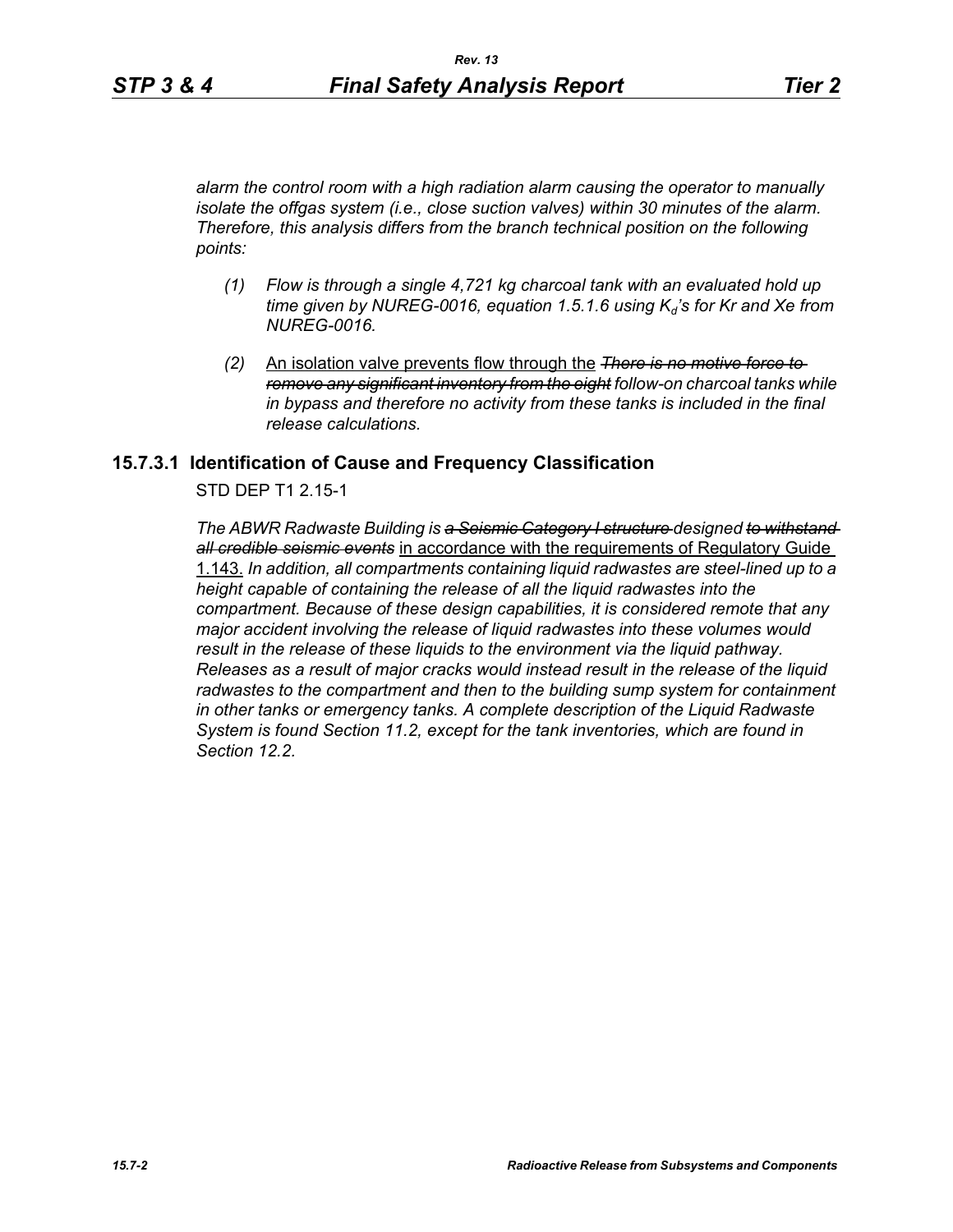# **15.7.6 COL License Information**

# **15.7.6.1 Radiological Consequences of Non-Line Break Accidents**

The following site-specific supplements address COL License Information Item 15.9.

Radwaste System Failure Accident (Liquid Radwaste Tank Accident)

The STP 3 & 4 site-specific Exclusion Area Boundary (EAB) short-term release (accident)  $\chi$ /Q is 2.74E-04 sec/m<sup>3</sup>. Table 15.7-7 of the reference ABWR DCD provides radwaste system failure EAB doses as a function of  $\chi$ /Q. The STP 3 & 4 thyroid and whole body doses associated with a radwaste system failure are a fraction of the10 CFR 100 criteria and are provided below:

| Meteorology   Distance        | (m) | <b>Thyroid Dose</b> | <b>Whole Body Dose</b> |
|-------------------------------|-----|---------------------|------------------------|
| $\vert$ (sec/m <sup>3</sup> ) |     | (Sv)                | l (Sv)                 |
| 2.74E-04                      | EAB | 5.8 E-02            | l 4.8E-05              |

## Fuel Handling Accident

Table 15.7-11 of the reference ABWR DCD provides fuel handling accident (FHA) EAB doses as a function of  $\chi$ /Q. The STP 3 & 4 thyroid and whole body doses associated with a FHA are within the guidelines of 10 CFR 100 criteria and are provided below:

| Meteorology             | <b>∣Distance</b> | <b>Thyroid Dose</b> | <b>Whole Body Dose</b> |
|-------------------------|------------------|---------------------|------------------------|
| $\sqrt{\text{sec/m}^3}$ | (m)              | (Sv)                | (Sv)                   |
| 2.74E-04                | EAB              | 1.5E-01             | 2.5E-03                |

### Fuel Cask Drop Accident

Table 15.7-14 of the reference ABWR DCD provides fuel cask drop accident EAB doses as a function of  $\chi$ /Q. The STP 3 & 4 thyroid and whole body doses associated with a fuel cask drop accident are within the guidelines of 10 CFR 100 criteria and are provided below:

| <b>Meteorology</b>        | <b>Distance</b> | <b>Thyroid Dose</b> | <b>Whole Body Dose</b> |
|---------------------------|-----------------|---------------------|------------------------|
| $ $ (sec/m <sup>3</sup> ) | (m)             | (Sv)                | (Sv)                   |
| 2.74E-04                  | EAB             | 1.1E-02             | $2.0E-0.5$             |